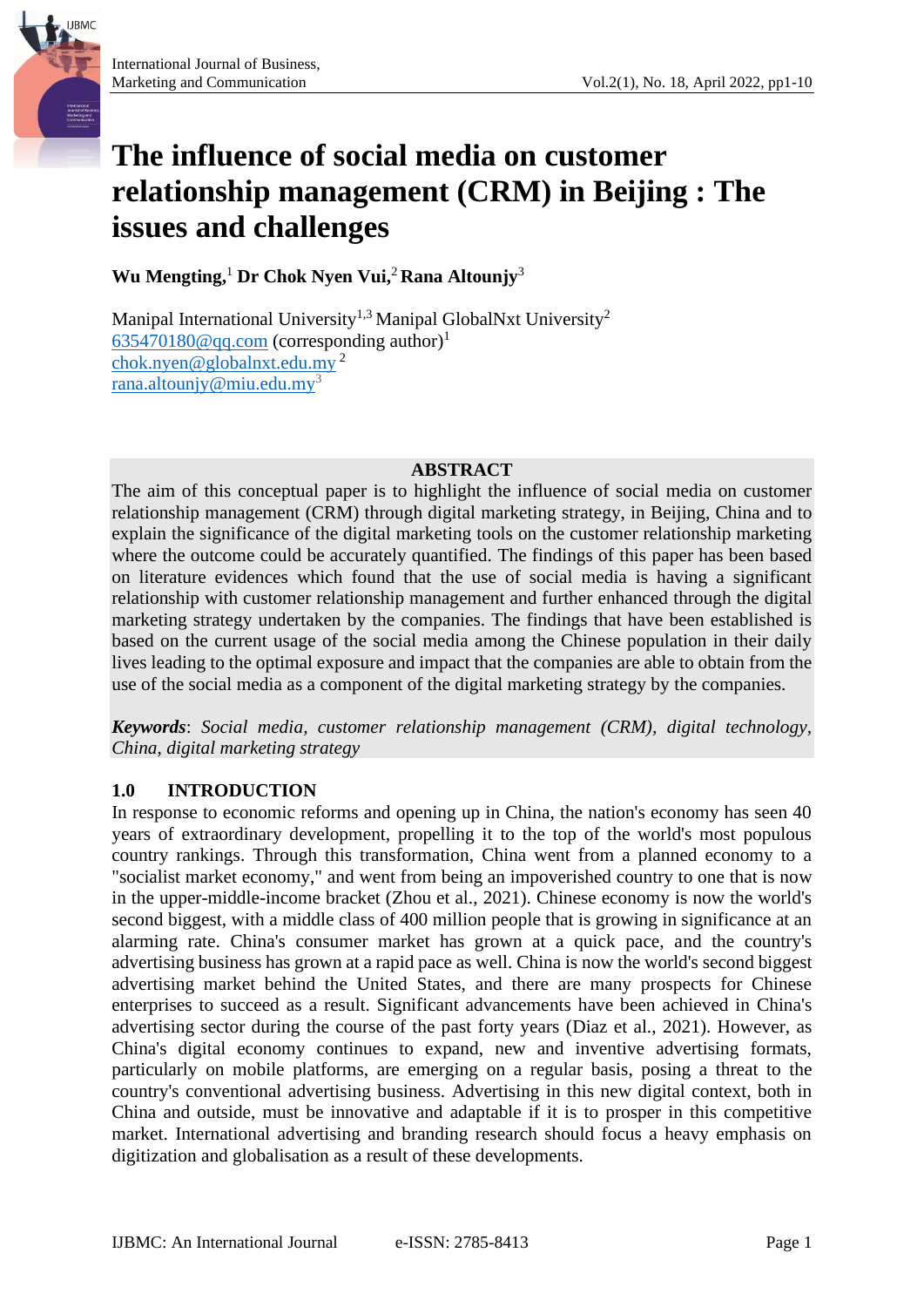

International Journal of Business,

Every day for billions of people all over the globe, the internet and other digital communication technologies such as social media, smartphone applications, and other kinds of digital communication technology have become a vital part of their daily lives. According to data from January 2020, around 4.54 billion people throughout the globe utilise the internet, accounting for 59 percent of the world's population (Statista, 2020a). Many people's lives have become tightly connected as a result of their use of social media platforms in recent years. Globe Social Media Statistics Report 2019 estimates that there are 2.95 billion active social media users in the world. By 2023, it is expected to have expanded to about 3.43 billion people worldwide (Statistica, 2020b). Companies may accomplish their marketing goals at the lowest feasible cost by using digital and social media marketing strategies and tactics (Ajina, 2019). The number of Facebook accounts owned by companies has topped 50 million, while more than 88 percent of businesses use Twitter to promote their products and services (Lister, 2017). Since the beginning of the decade, digital and social media technologies, as well as mobile apps, have been extensively employed to raise public awareness and to assist political campaigns, particularly in the United States (Grover et al., 2019). The practise of individuals spending substantial amounts of time online seeking for information, discussing goods and services with other customers, and connecting with businesses is becoming increasingly commonplace. As a result of this shift in customer behaviour, businesses have made digital and social media a key and fundamental component of their entire marketing strategies (Stephen, 2016).

Communication with consumers, brand recognition, consumer attitudes, feedback collection and improvement of existing goods and services are all possible goals for businesses that utilise social media to connect with customers. The use of social media is getting more prevalent (Algharabat et al., 2018). Due to the demise of traditional communication channels and the societal reliance on brick-and-mortar operations, businesses must seek out best practises in digital and social media marketing in order to preserve and expand market share, among other things. This is especially true for small and medium-sized enterprises (Naylor et al., 2012; Schultz & Peltier, 2013). Organizations aiming to develop their social media strategy and goals must struggle with significant difficulties in a new environment characterised by increasing consumer power and a greater understanding of cultural and societal norms and expectations (Kietzmann et al., 2011). Consumer complaints may now be broadcast in real time to millions of people (negative electronic word-of-mouth), which can have a negative impact on a company's image as a result (Javornik et al., 2020).

Introduction and spread of digital technology have had enormous effects on the business environment, particularly when it comes to communication and collaboration. Consumer behaviour and interactions are the primary focus of research in this discipline, which focuses on the impact of online media and digital marketing communications on customer behaviour and interactions. Increased technological advancements and the widespread use of mobile devices have had a huge effect on consumer behaviour in recent years, which has had a direct impact on how consumers engage and use social commerce to make choices and make purchases online. Consumer attitudes about online buying have improved as a result of growing usage of digital marketing and social media, which has resulted in higher market share for eCommerce-centric businesses as a result (Alam et al., 2019). Hossain et al. (2019) found that the expanding number of shopping channels has had an impact on customer behaviour, which has resulted in a more fragmented consumer buying experience (Hossain et al., 2019). Due to the usage of mobile tools, shopping applications, location-based services, and mobile wallets, mobile channels have become the standard and are now intertwined into consumers' everyday lives as a consequence of the widespread use of mobile channels, all of which have an influence on the customer experience (Shukla & Nigam, 2018).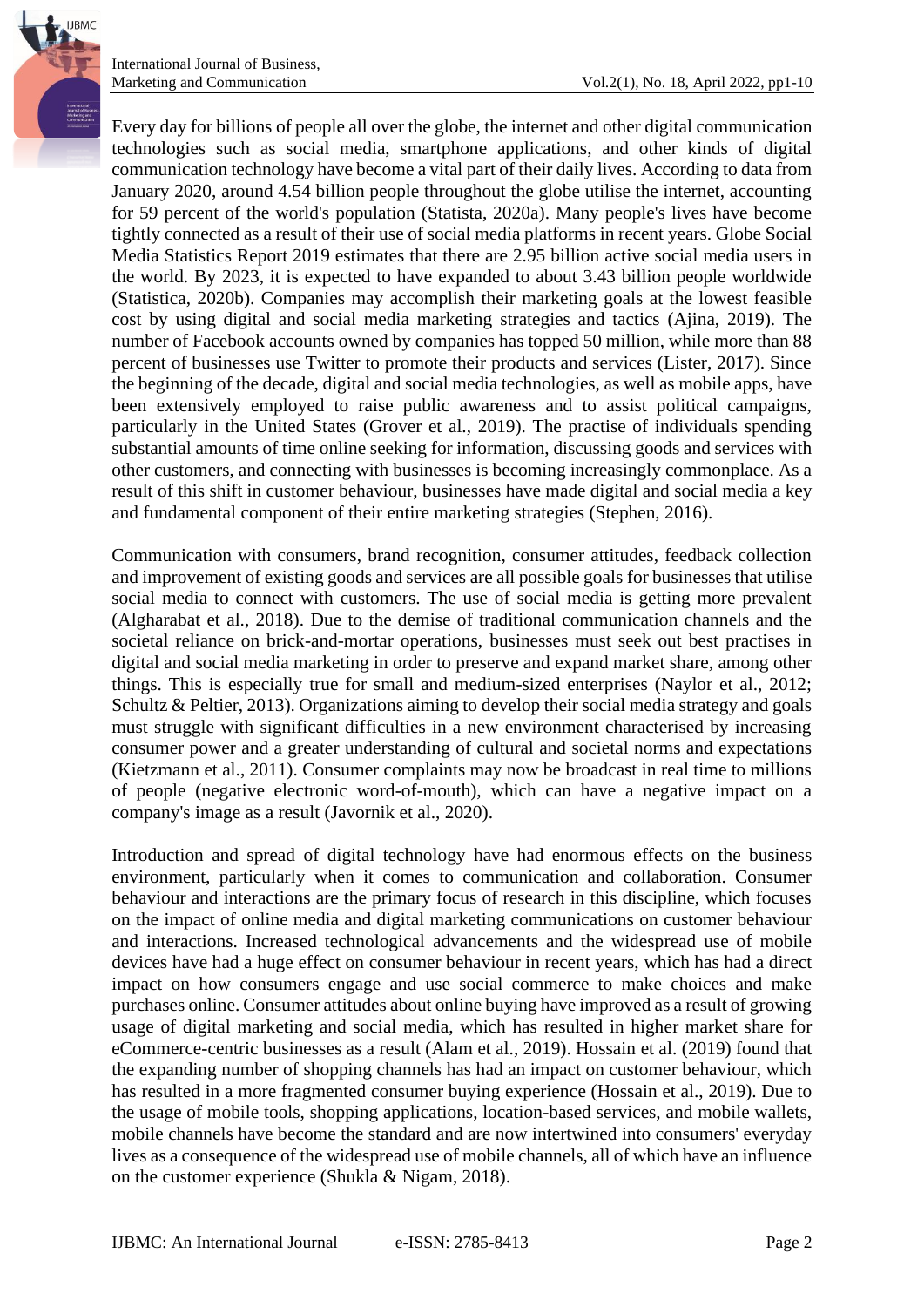Similarly to conventional marketing, it is necessary to recognise the demands of users, as well as their views and attitudes about different types of messaging and communications. Organizations should make an effort to understand the needs of members of online communities, offer specialised services in order to meet those requirements, and communicate effectively with members in order to raise member satisfaction levels, according to Kang (2018, 2018). When Bae & Zamrudi (2018) investigated the social fulfilment components of social media marketing, they found that these traits are seen favourably by consumers when it comes to fulfilling their motivations. When the researchers looked at beliefs, community engagement, and psychological components, they discovered that these were all key motivators for preceptive social media marketing and relevance for both customers and researchers. Customers' opinions of a business or brand may be influenced by their impressions of the company or brand on social media. The findings of a study conducted by Gaber et al. (2019) on customer experiences with Instagram advertising revealed that consumer perceptions of the utility of the content, its amusement, its legitimacy, and the lack of aggravation caused by the Instagram commercial itself all have an impact on attitudes toward companies and advertisements. In response to the rising popularity of targeted personal advertising, customers' worries over their personal information have grown.

### **2.0 ISSUES IN CRM**

As shown by Gironda et al. (2018) customer behaviour intention connected with privacy concerns was directly impacted by the invasiveness, privacy control, perceived advantage, and consumer innovativeness of the product or service. Business owners should take consumer privacy and security in mind while developing their advertising tactics and cultivating longterm customer connections (Mandal, 2019). The findings of Abou-Elgheit (2018)'s study, despite the fact that the majority of consumer research in the literature has been conducted on consumers in rich nations, highlight the need of understanding shifting consumer behaviour in the context of a broader variety of countries. Following the conclusions of the study, social media marketing in Egypt is essential because it highlights the relevance of cognitive, emotional, and experiential aspects in influencing customer decision-making as well as confidence in online providers, among other things. According to the author, when a company's social media marketing operations are carried out, distinct demographic, cultural, geographical, and behavioural customer groups should be taken into mind. A beneficial development has resulted from the rise of social media, which has provided consumers with an even stronger voice that can now be heard by an even larger number of people. To better understand how consumers interact in the digital world, researchers have looked at factors such as brand engagement (Algharabat et al., 2018), brand image congruency (Seo & Park, 2018), and selfbrand image congruency (Islam et al., 2018).

Among other things, customers' desire to share on social media platforms seems to be highly impacted by their own personal qualities and psychological reasons such as self-esteem, life fulfilment, narcissism, and the urge to belong (Kim and Jang 2019). It is possible that digital marketing communications will have an influence on a variety of consumer information adoption, customer attitude, purchase intention, brand loyalty, and trust indicators (Ismagilova et al., 2020). Mazzucchelli et al. (2018) discovered that peer recommendations had a substantial impact on consumer trust and brand loyalty intentions after conducting a research of 277 millennials. According to Liu et al. (2018), expressing subjectivity in online evaluations may improve the possibility that a customer would make a purchase after reading the assessment. The use of digital marketing communications may provide great advantages to organisations, but organisations must also overcome major challenges. The use of digital marketing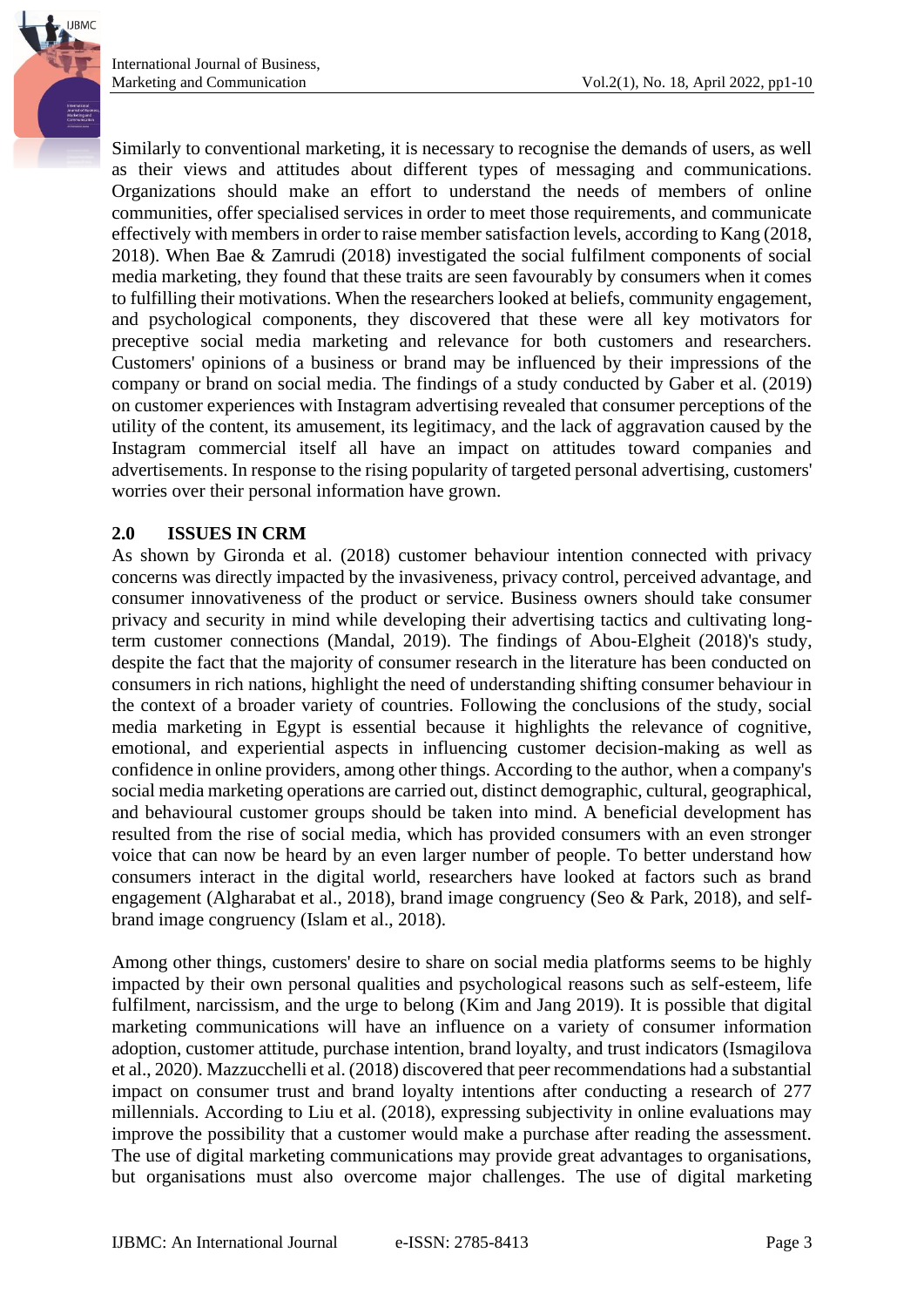

International Journal of Business,

communications that are not advantageous to a company's brand may have serious effects, such as corrupted customer perceptions and a reduction in earnings. Consumers often prefer personalised responses to unfavourable social media comments rather than generic ones, which helps to sustain a company's brand reputation and confidence in its goods and services (Lappeman et al. 2018).

It is widely acknowledged that the absence of personal and social features, as well as the absence of consumer connection, is a key hindrance to the expansion of e-commerce as an industry. A lack of personal and social signals such as emotions, facial expressions, and body language, as well as a lack of trust and involvement in e-commerce transactions, it is also regarded to be a contributing factor to poor trust and participation (Lu et al., 2016). Before the emergence of Web 2.0, this was the most major hindrance in the field of research. It was Web 2.0 (Participatory or Social Web) that originally presented the notion of social commerce, a subclass of e-commerce that combines social and online media to provide a more seamless shopping experience (Chocarro et al., 2021). It stimulates social engagement and stakeholder participation in order to aid with online product and service purchasing and selling (digital marketing). New capabilities enable users to cooperate and communicate with others in socially mediated spaces, as well as to produce user-generated content in virtual communities (Lu et al., 2010). However, despite the fact that social commerce has transformed e-commerce with features such as suggestion lists, comments, social proof, and ratings, it still lacks the presence of human-human contact to some degree, owing to the emergence of avatars that resemble human behaviour (Huang & Benyoucef, 2013). By incorporating consumer experience-live streaming into business-to-consumer and business-to-business commerce (consumer experience-live streaming), we have created an online transactional environment that is more trustworthy and sociable. We have also established an otherwise impossible link between offline and online marketing (in-person or real time interaction between humans), as well as enhancing the social presence of e-commerce businesses. Consumers may now enjoy a new sort of media experience thanks to live streaming, a new media genre that combines real-time activity broadcasting with cross-modal video-mediated communication to deliver a new kind of media experience (Recktenwald, 2017).

When companies sell products and services directly to customers through an online platform, this is known as a business-to-consumer model. When a customer sells or buys a product from another customer by viewing its description on an online platform, this is known as a consumerto-consumer model, as discussed in this study. Live streaming, in contrast to television and YouTube streaming, is an interactive, engaging, user-centric, and synchronous environment that allows viewers and streamers (e-vendors) to communicate with one another in real time. Live streaming is becoming more popular (HilvertBruce et al., 2018). The widespread acceptance of live-streaming has revolutionised entertainment and social commerce in recent years, to the point that more individuals now watch others engage in live-streaming activities than actively participate in them, according to generally accepted research (Kaytoue et al., 2012; Sun et al., 2019). Individuals are more likely to learn about products and services from one another than they are from photos and text (likes, ratings, and comments), as is the case with Facebook. Traditional online shops are being phased out in favour of a more modern and dynamic social arena in which individuals are more likely to learn about products and services from one another than they are from photos and text (likes, ratings, and comments), as is the case with Facebook (Ho & Rajadurai, 2020). In terms of enhancing intimacy (social presence and engagement), communication, and co-creation among their consumers, many firms are starting to see the benefits of social commerce and live streaming. Conclusion: Live streaming and social commerce provide new potential and difficulties for academics, companies of all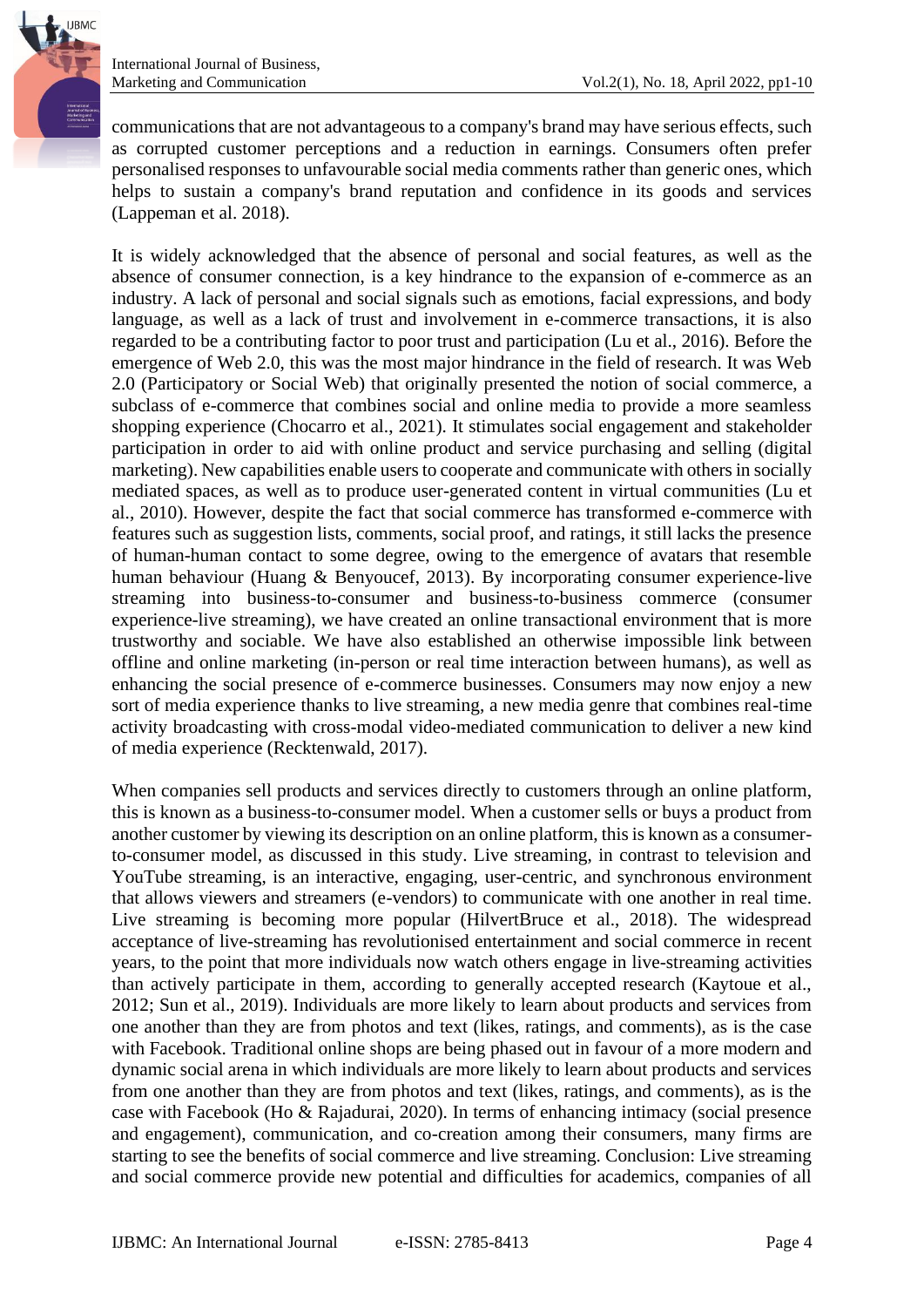sizes, and consumers in general as they expand their use of the internet (Felix et al., 2017; Mcmillan, 2013). By encouraging customers to concentrate on the main product being marketed through live streaming, customer engagement in real-time interactions with evendors boosts the credibility of digital marketing. Small merchants may also reap the benefits of live streaming in order to create a more intimate relationship with their customers. It is important to remember that having a closer relationship with e-vendors is vital in order to make the best purchasing option (Ho & Rajadurai, 2020).

In the previous few years, there have been a number of studies conducted on the live streaming phenomena in social media and gaming, as well as on business-to-consumer digital platforms (Wang & Li, 2020). A psychological element of the incidents was studied in another B2C research that included questionnaires and focus-group interviews, and the results were published (Ho & Rajadurai, 2020). Many others focused on the technical difficulties associated with real-time streaming, with a particular emphasis on popular platforms such as Periscope, YouNow (as well as Twitter and Twitch), YouTube Live (as well as Facebook Live), AfreecaTV (as well as YY.com and Douyu TV), Flipkart (as well as Qoo10, 11th Street), and Ustream (as well as Germany, Japan, and the United States) (Pires & Simon, 2015). When dealing with actual purchase intention decision making, a live streaming environment that is solely business-to-consumer or business-to-business delivers the full experience of interaction and dealing with actual purchase intention decision making, which cannot be obtained through any survey or interview-based dataset. If you participate in the survey, it is quite probable that you will get responses from people who have no prior knowledge of the subject matter or who have lost contact with the topic under inquiry. A testament to the rigour of these studies is the fact that none of them went to the trouble of viewing and collecting true live data from a B2C and C2C consumer-experienced site like Taobaa and JingDong (JD), which were both among the first and few pure e-commerce platforms to incorporate the live streaming phenomenon. There was a strong focus put on the significance of using genuine web data to assess the actuality of purchase intent, as well as the importance of integrating data from several data sources (Lu et al., 2016). It was this strategy that was used in the present research, which included real-world internet data as well as information from two important players in the ecommerce company. The outbreak of the COVID-19 virus has provided an opportunity for a variety of enterprises to reach out to current and potential consumers through live streaming during lockdowns, social isolation, and physical isolation. Market trends are projected to be significantly influenced by this move to the internet in the next years, with China expected to be the leader in this regard.

## **2.0 FUTURE CHALLENGES**

The digital marketing has been regarded as the future in marketing due to the reach and increase in the investment that governments across the world has towards the Internet infrastructure with the aim of driving the efforts of digitalization to benefits economically and socially. The use of digital marketing has evolved to be integrated with the marketing activities that are inplace to establish, develop, and strengthen the customer relationship marketing activities that are being planned by the company. Therefore, there are several research that has been conducted in relations to the effect that digital marketing has on the customer relationship marketing in China where the research gaps are being identified for this research to fill.

The key in terms of understanding the impact of digital marketing towards the customer relationship has been based on the complex structure of the understanding layers in the company and customer relationship. Therefore, the research by Balkan (2021) has studied the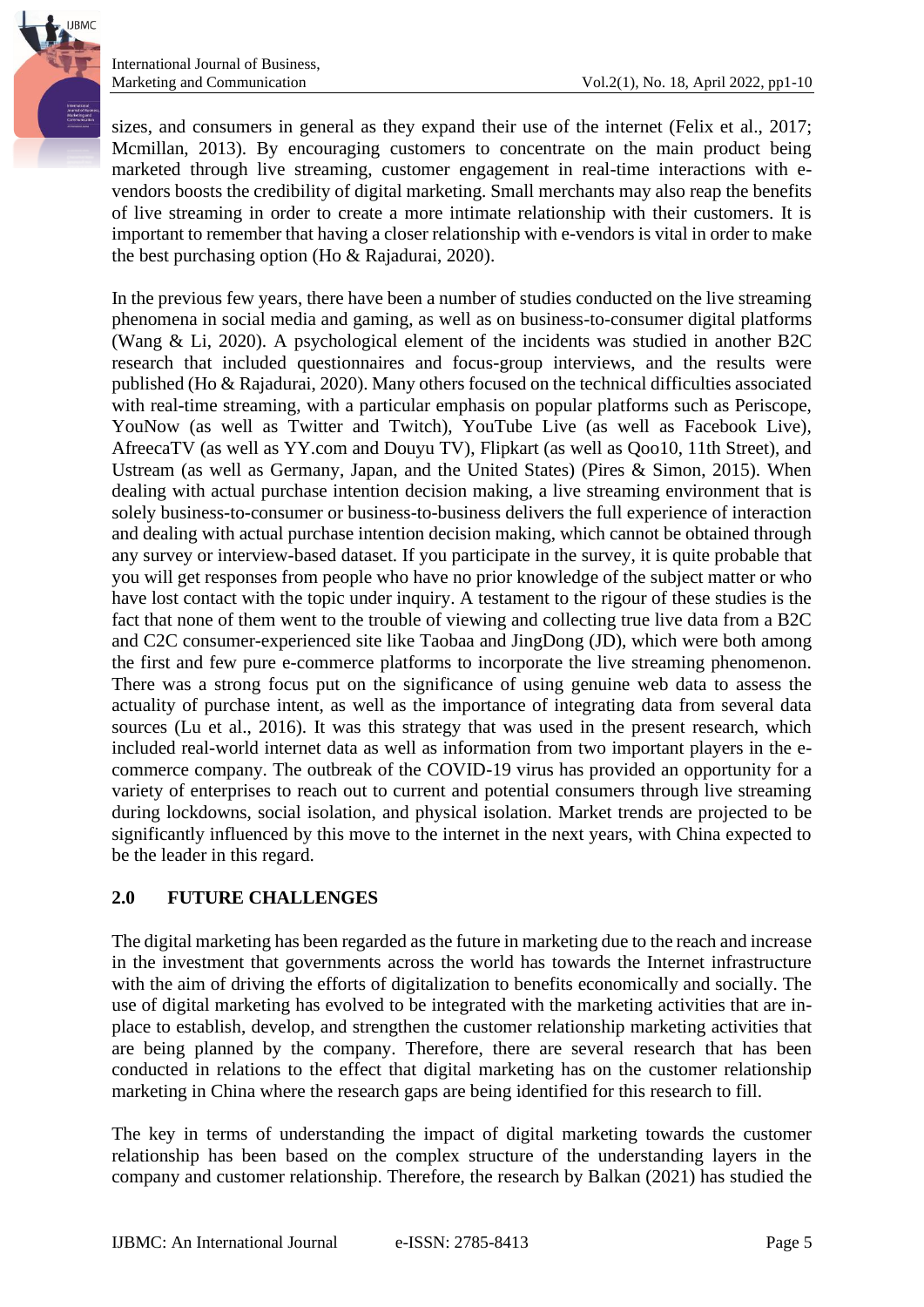International Journal of Business,

customer and company relationship focusing on the key dimension to leverage social media in building the relationship on the preferred platform. The researcher has focused on the aspects relating to the consumers such as trust, commitment, dependencies, relational norms, and conflict handing while the aspects that are being emphasized on the company perspectives are such as communication, timeliness, transparency, and sharing of contents. However, the research has lacked in terms of stating the ways that the customer and company factors could be integrated with one another leading to the gap that has been identified in terms of absence of the mediating factor in the ways that social media could be used in impacting the customer relationship marketing effectiveness. Therefore, this research has been conducted to fill the gap with the factor of customer engagement as the mediating factor that is being studied in the effect of digital marketing on the customer relationship marketing.

The research by Shaalan et al. (2020) has studied the impact that personal networks has as a potential interface towards the enhancement of customer relationship marketing among the customers. In the research, the personal network that has been emphasized on is *Wasta* which is a form of Arab personal network. The findings from the research has identified that *Wasta* or personal networks is significant in terms of attracting customers, nurturing early relationship, and enhancing relationship quality. However, such practice of *Wasta* is ineffective in retaining the customers but is able to build customer loyalty after the efforts has been placed. The research gaps and limitations have been identified is the presence of cultural differences based on the other countries and the impact that personal networks could lead to the impact on the customer relationship marketing. Furthermore, this research has been conducted based on the emphasis on digital marketing and its effect on the customer relationship marketing to fill the gap. This is as the digital marketing is known as the mass platform instead of the personal network that has been focused on the research by Shaalan et al. (2020).

According to Thaichon et al. (2019), the researcher has review the progress and transition of the online relationship marketing throughout the years. The researcher has focused on the key aspects of changes that are being developed from the online marketing channels in the ways that it has been impacting the customer relationship. Based on the outcome of the research, it has been identified that in the current times, the online relationship marketing has changed in terms of the customers being passive receivers of the online information and services that are being created by active producers and value creators. The research has identified gaps in terms of the future research areas, multiple layers of interactions, and development of the new technologies in enhancing the digital marketing effectiveness allowing for online communications to be established. Therefore, this research intends to close the gap through the study of the new technology which are the digital marketing on the impact that it is having on the customer relationship marketing. Furthermore, this research introduces the digital marketing components such as mobile marketing, e-mail marketing, and influencer marketing with social media as a moderating variable towards the impact that these variables are having on the customer relationship marketing.

Cheng & Jiang (2021) has investigated the customer and brand relationship based on the current era of artificial intelligence (AI) where it aims to understand the roles that chatbot marketing efforts are playing in terms of the impact that it has towards the customer relationship. The research has integrated the use of the latest technologies as a preface in building the relationship with the customers through the use of AI where it does not depend on the presence of humans in establishing the relationship. The results from the research has established the importance of interactions, information, accessibility, entertainment, and customization where it could be coded into the AI system to yield a positive response among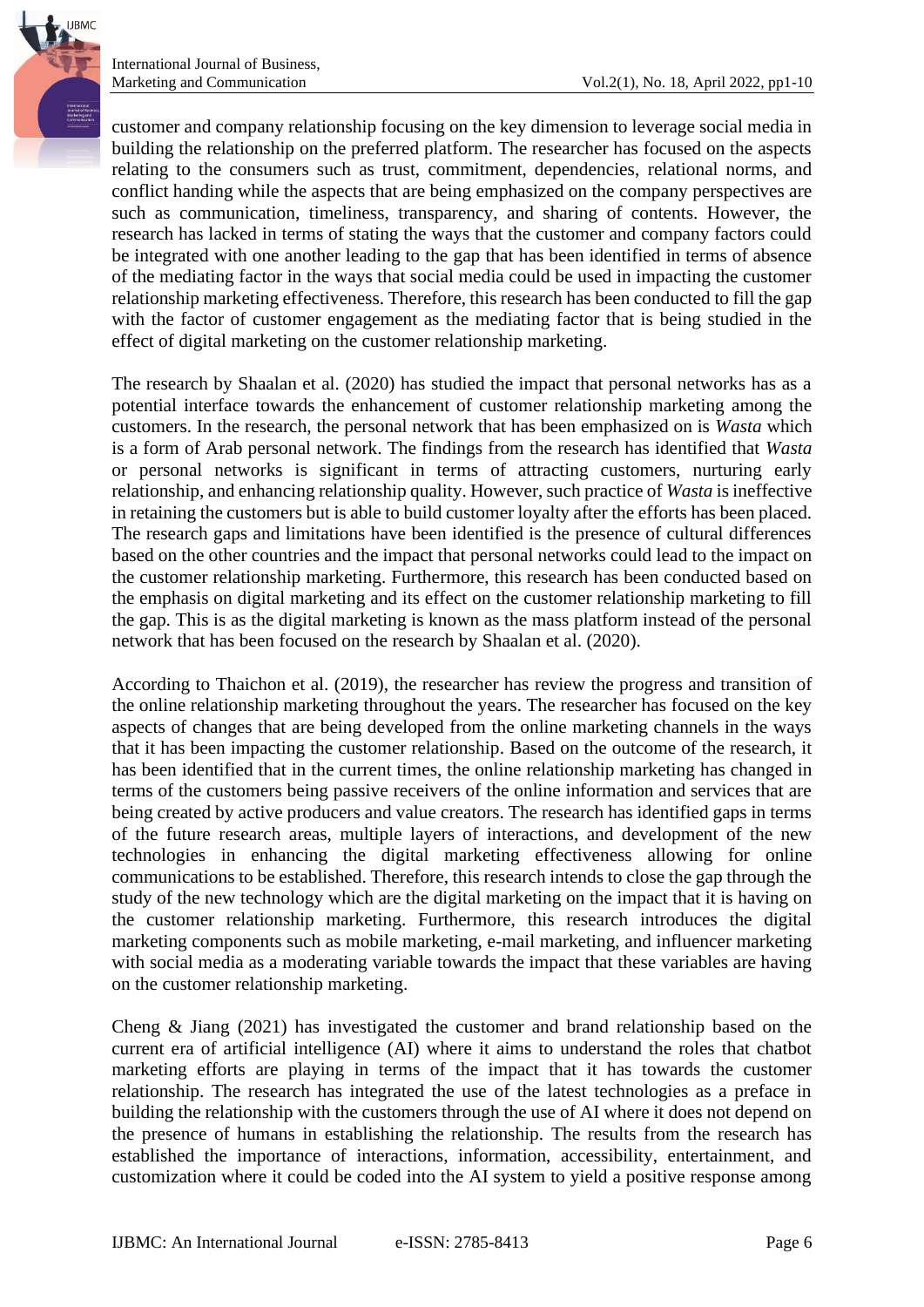

the consumers that are interacting with the AI chatbot. However, the research gap that has been identified is that the research have focused on a non-human component in the digital marketing channel to establish the customer relationship marketing framework for the company. This research has been conducted to fill the gap for the research of Cheng & Jiang (2021).

# **4.0 CONCLUSION**

As a conclusion, this conceptual paper has established an overview about the topic that is the effect of social media on customer relationship marketing in China. The background informatin of this paper explains an insight on the development of digital marketing in China and the digital market in China based on the availability of the applications and software that are available to be impacting the customers in the country. The gaps that have been identified in past research is worth considering for further research on this topic. In addition, this topic is significant as it contributes towards the areas in the growth of digital marketing allowing for future researchers to understand the impact that social media has on the customer relationship management initiatives by the company. Based on the current issues that have been identified in this research, organizations are able to emphasize on the development of the social media where investments could bd directed towards the enhancement of the digital marketing strategy focusing on the customer relationship management initiatives that could be undertaken.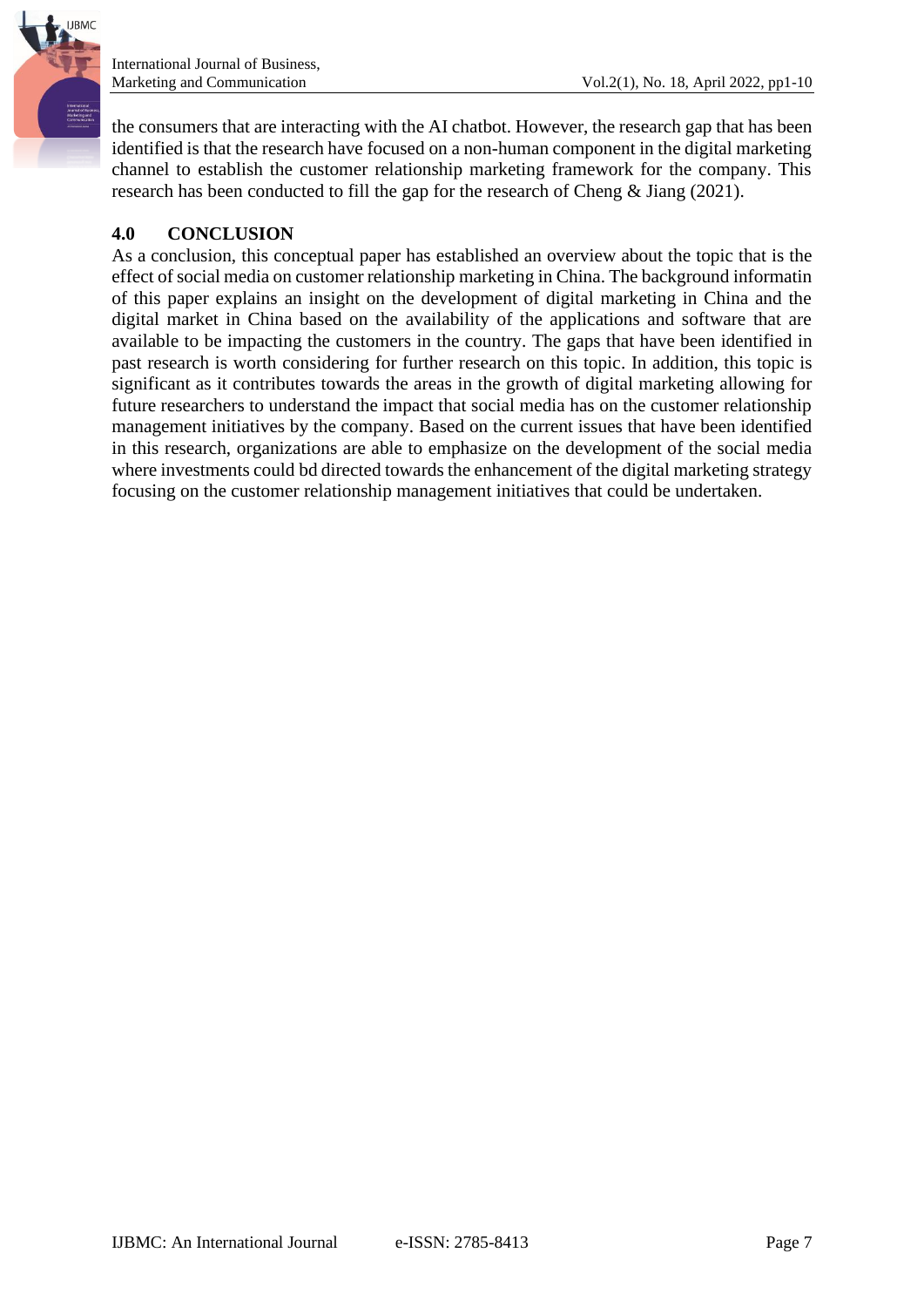

### **References**

Abou-Elgheit, E. (2018). Understanding Egypt's emerging social shoppers. Middle East Journal of Management, 5(3), 207–270.

Alam, M. S. A., Wang, D., & Waheed, A. (2019). Impact of digital marketing on consumers' impulsive online buying tendencies with intervening effect of gender and education: B2C emerging promotional tools. International Journal of Enterprise Information Systems, 15(3), 44–59.

Algharabat, R., Rana, N., Dwivedi, Y., Alalwan, A., & Qasem, Z. (2018). The effect of telepresence, social presence and involvement on consumer brand engagement: An empirical study of non-profit organizations. *Journal Of Retailing And Consumer Services*, *40*, 139-149. https://doi.org/10.1016/j.jretconser.2017.09.011

Bae, I. H., & Zamrudi, M. F. Y. (2018). Challenge of social media marketing & effective strategies to engage more customers: Selected retailer case study. International Journal of Business Society, 19(3), 851–869.

Balkan, N. (2021). Customer–Company Relationships: The Key Dimensions and Leveraging Social Media to Build Relationships. *New Perspectives On Critical Marketing And Consumer Society*, 39-51. https://doi.org/10.1108/978-1-83909-554-220211004

Cheng, Y., & Jiang, H. (2021). Customer–brand relationship in the era of artificial intelligence: understanding the role of chatbot marketing efforts. *Journal Of Product & Brand Management*, *31*(2), 252-264. https://doi.org/10.1108/jpbm-05-2020-2907

Diaz, E., Esteban, Á., Vallejo, R., & Navarro, D. (2021). Digital tools and smart technologies in marketing: a thematic evolution. *International Marketing Review*. https://doi.org/10.1108/imr-12-2020-0307

Gaber, H., Wright, L., & Kooli, K. (2019). Consumer attitudes towards Instagram advertisements in Egypt: The role of the perceived advertising value and personalization. *Cogent Business & Management*, *6*(1), 1618431. https://doi.org/10.1080/23311975.2019.1618431

Gironda, J., & Korgaonkar, P. (2018). iSpy? Tailored versus Invasive Ads and Consumers' Perceptions of Personalized Advertising. *Electronic Commerce Research And Applications*, *29*, 64-77. https://doi.org/10.1016/j.elerap.2018.03.007

Grover, P., Kar, A. K., Dwivedi, Y. K., & Janssen, M. (2019). Polarization and acculturation in US Election 2016 outcomes–can twitter analytics predict changes in voting preferences. Technological Forecasting and Social Change, 145, 438–460.

Hossain, T., Akter, S., Kattiyapornpong, U., & Dwivedi, Y. (2019). Multichannel integration quality: A systematic review and agenda for future research. *Journal Of Retailing And Consumer Services*, *49*, 154-163. https://doi.org/10.1016/j.jretconser.2019.03.019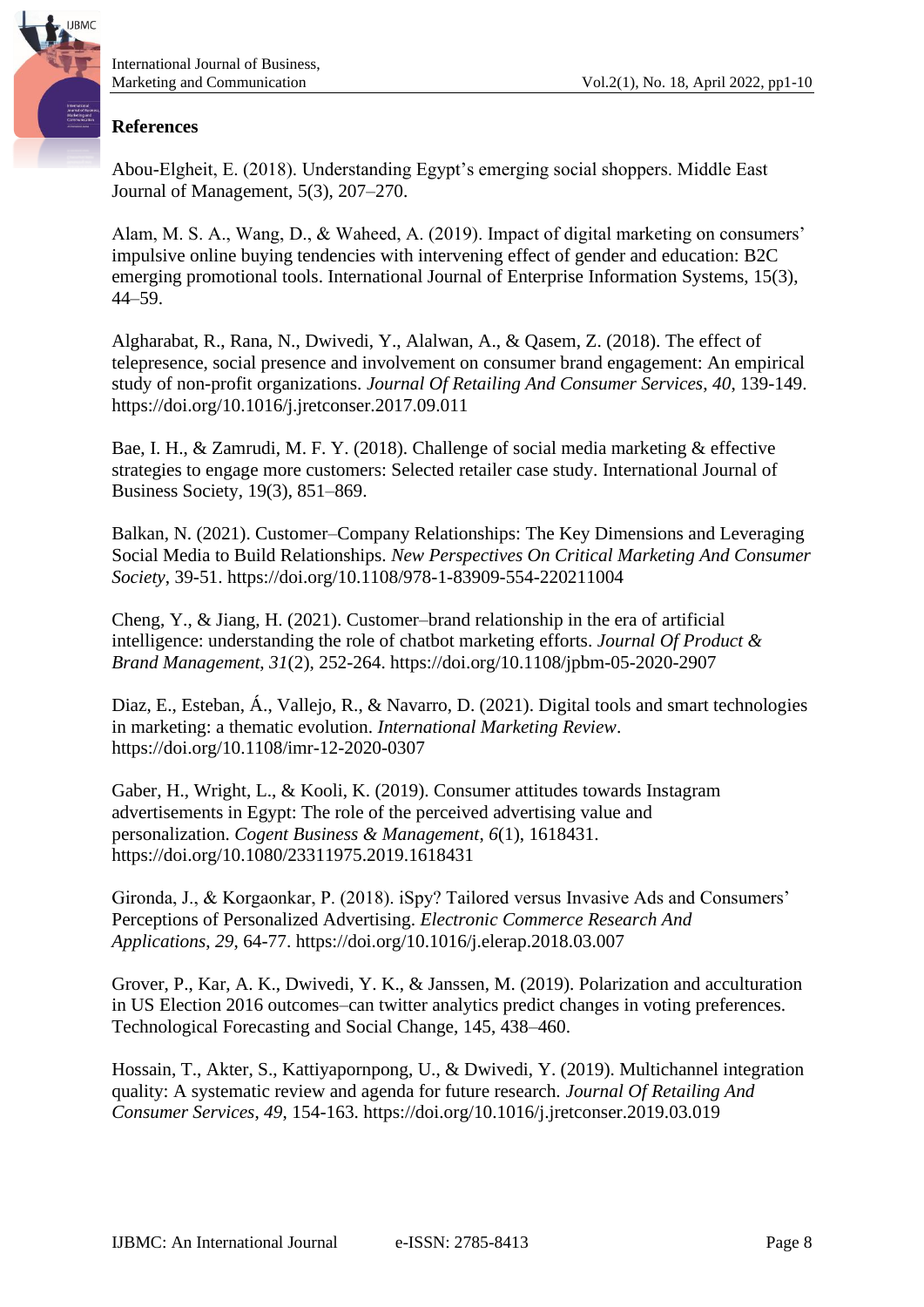

Islam, J., Rahman, Z., & Hollebeek, L. (2018). Consumer engagement in online brand communities: a solicitation of congruity theory. *Internet Research*, *28*(1), 23-45. https://doi.org/10.1108/intr-09-2016-0279

Javornik, A., Filieri, R., & Gumann, R. (2020). "Don't Forget that Others Are Watching, Too!" The Effect of Conversational Human Voice and Reply Length on Observers' Perceptions of Complaint Handling in Social Media. *Journal Of Interactive Marketing*, *50*, 100-119. https://doi.org/10.1016/j.intmar.2020.02.002

Kang, J. (2018). Effective marketing outcomes of hotel Facebook pages. *Journal Of Hospitality And Tourism Insights*, *1*(2), 106-120. https://doi.org/10.1108/jhti-10-2017-0003

Kietzmann, J., Hermkens, K., McCarthy, I., & Silvestre, B. (2011). Social media? Get serious! Understanding the functional building blocks of social media. *Business Horizons*, *54*(3), 241-251. https://doi.org/10.1016/j.bushor.2011.01.005

Lister, M. (2017). 40 essential social media marketing statistics for 2017. Available at: <http://www.wordstream.com/blog/ws/2017/01/05/social-media-marketing-statis> tics. Accessed 23 February 2022.

Lu, C., Wu, I., & Hsiao, W. (2019). Developing customer product loyalty through mobile advertising: Affective and cognitive perspectives. *International Journal Of Information Management*, *47*, 101-111. https://doi.org/10.1016/j.ijinfomgt.2018.12.020

Mazzucchelli, A., Chierici, R., Ceruti, F., Chiacchierini, C., Godey, B., & Pederzoli, D. (2018). Affecting brand loyalty intention: The effects of UGC and shopping searches via Facebook. Journal of Global Fashion Marketing, 9(3), 270–286

Naylor, R., Lamberton, C., & West, P. (2012). Beyond the "Like" Button: The Impact of Mere Virtual Presence on Brand Evaluations and Purchase Intentions in Social Media Settings. *Journal Of Marketing*, *76*(6), 105-120. https://doi.org/10.1509/jm.11.0105

Seo, E., & Park, J. (2018). A study on the effects of social media marketing activities on brand equity and customer response in the airline industry. *Journal Of Air Transport Management*, *66*, 36-41. https://doi.org/10.1016/j.jairtraman.2017.09.014

Shaalan, A., Tourky, M., Barnes, B., Jayawardhena, C., & Elshaer, I. (2020). Arab networking and relationship marketing: is there a need for both?. *Journal Of Business & Industrial Marketing*, *36*(10), 1793-1805. https://doi.org/10.1108/jbim-02-2020-0110

Statista. (2020a). Global digital population as of January 2020. Available at [https://www.](https://www/) statista.com/statistics/617136/digital-population-worldwide/. Accessed on 23 February 2022.

Statistica. (2020b). Number of social network users worldwide from 2010 to 2023. Available at: https://www.statista.com/statistics/278414/number-of-worldwide-social-network-users/. Accessed on 23 February 2022.

Stephen, A. (2016). The role of digital and social media marketing in consumer behavior. *Current Opinion In Psychology*, *10*, 17-21. https://doi.org/10.1016/j.copsyc.2015.10.016